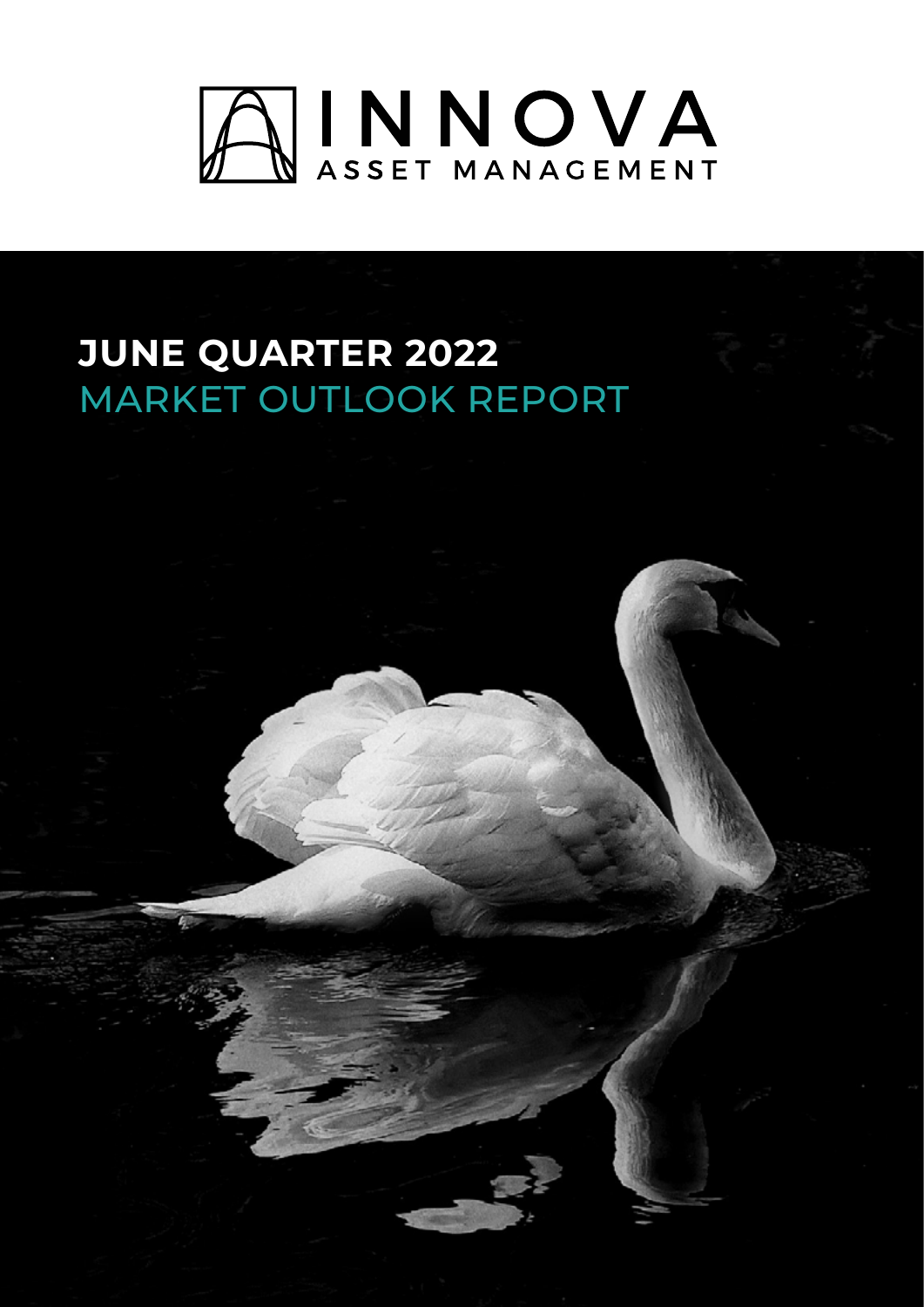# **WILL THE MARKET ABSORB RISING INFLATION AND RATES?**

The year opened with a fall in many major equity markets as fears about inflation finally hit share prices.

Inflation soared in the US to 7.5% with core inflation (which excludes volatile items such as food and fuel) not much lower at 6%.

The Australian share market followed the US lower in January, with the highly inflated tech sector and growth stocks falling the most.

However, some equity markets such as the UK bucked the trend and staged a small rally.

In February, Russia invaded Ukraine, which resulted in swift action from the rest of the world, including sanctions on Russia's central bank preventing trade in US dollars and exclusion from the global SWIFT payments system.

This sharply reversed the UK and European markets strong start to the year, but perversely aided the Australian equity market to rally.

Innova moved out of our European exposure and into the F100 exchange-traded fund (ETF), which tracks the UK's FTSE 100 index. Its relative outperformance is shown in the graph below. (While losing money isn't good, you need to be prepared for it over the short-term and do your best to lose as little as possible).



Our largest portfolio tilt to Value global equities (through the VLUE ETF) also performed relatively well compared to compared to Quality stocks (QUAL ETF), global stocks (VGS ETF) and the US S&P 500 (IVV ETF).

earnings, reducing its value today. The future earnings of Value stocks are, by definition, priced more fairly than Growth stocks – one reason for its recent relative outperformance.

Higher inflation erodes the worth of a company's future

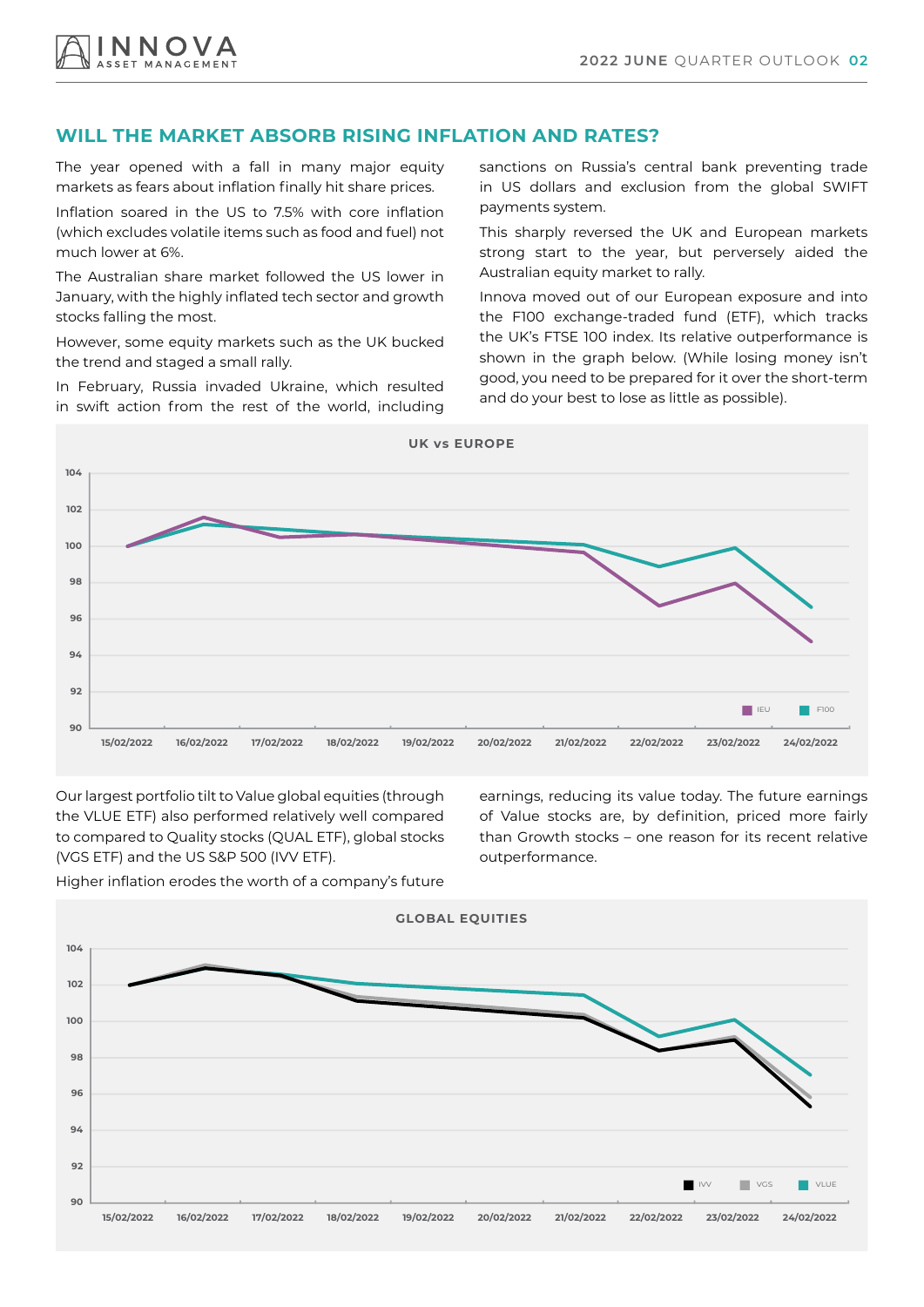

Another key moment was the US yield curve temporarily turning negative (for two days) in the quarter, sparking questions about the potential for a recession.

However, the yield curve is not a perfect indicator, and a negative yield curve prior to recession has historically

needed at least 10 days in negative territory before a recession.

Nonetheless, rising rates during an economic slowdown could be a meaningful drag on future growth.



### **WILL HIGHER INFLATION PERSIST?**

Our biggest area of focus now is on whether inflation will stay persistent.

Is the US Federal Reserve now raising rates too late, forcing it to bludgeon markets and the economy to control inflation? Or is economic growth robust enough to allow for real economic growth and higher inflation even during a rate hiking cycle?

A range of economic data suggests that the US economy is still expanding, albeit with a slowing services sector.

The US, and by extension, the global economy is fragile but not broken. The market seems to be suggesting a slowdown – not necessarily a recession – and higher inflation in the short term.

There's a reasonable probability that this environment is positive for Value equities, short-dated and floating rate bonds with a high credit rating, and supportive of materials and commodities, as well as gold.

But much will depend on the actions of the Fed.

We see three different scenarios:

1. The Fed makes inflation their primary concern and raises rates even in the face of a slowing economy. This could lead to a market fall. This would be the worst outcome for investors but best for the

economy long term. In that environment we believe the positions we hold are the right ones, but we may want more fixed rate sovereign bonds and less equities in general (maintaining our current Value style bias).

- 2. The Fed may raise rates as above, but at the first signs of market weakness, follow their playbook of the last decade and rush to the rescue by stopping rate rises and re-starting Quantitative Easing (QE). This would likely be inflationary. Cyclical exposures that are not overly expensive should benefit the most, and equity exposure should be rewarded.
- 3. The economy could absorb rate rises, setting the scene for a soft landing and return to more 'normal' economic conditions fuelled by higher, yet reasonable, inflation. This would be the best outcome for investors. It would help cyclical businesses as Growth stocks get re-rated by the acceptance of higher inflation. Sovereign bonds would slowly increase in yield until they return to a more normal upward sloping yield curve.

We are positioned for the second scenario but have plans in place for the other two as more information becomes available. The next few meetings of major central banks will provide us with more information.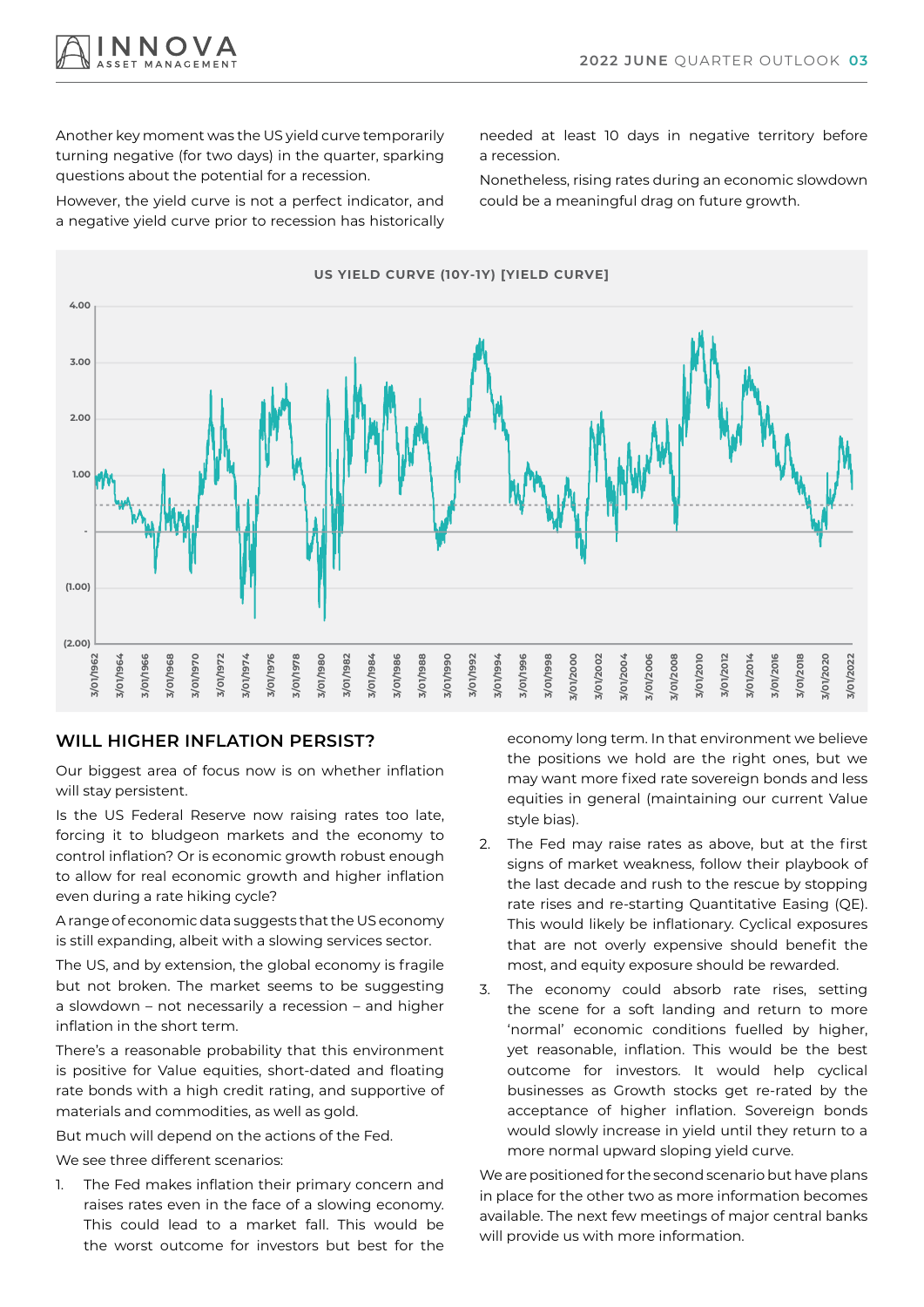

## **HOW WE'RE INVESTING OUR PORTFOLIOS**

| <b>ASSET CLASS</b>                  | <b>FORECAST</b>             | <b>CHANGE ON QUARTER</b> |
|-------------------------------------|-----------------------------|--------------------------|
| <b>Australian Shares</b>            | Neutral to mildly expensive | No Change                |
| Global Shares                       | Mildly expensive            | No Change                |
| US Shares                           | Expensive                   | No Change                |
| Asia ex Japan Shares                | Neutral                     | No Change                |
| European Shares                     | Neutral                     | No Change                |
| Australian Government Bonds         | Expensive long term         | No Change                |
| Australian High-Grade Credit        | Neutral                     | Upgrade                  |
| Global Sovereign Bonds              | Expensive long term         | No Change                |
| Global High-Grade Credit            | Mildly expensive            | No Change                |
| High Yield Bonds                    | Expensive                   | No Change                |
| <b>Emerging Market Debt</b>         | Expensive                   | No Change                |
| A-REITs                             | <b>Mildly Expensive</b>     | Downgrade                |
| G-REITS                             | Neutral                     | Upgrade                  |
| <b>Global Listed Infrastructure</b> | Neutral                     | Downgrade                |
| <b>AUD</b>                          | Neutral                     | No Change                |
| <b>USD</b>                          | Neutral                     | No Change                |
| Gold                                | Positive                    | No Change                |
| <b>Cash and Term Deposits</b>       | Expensive (no real yield)   | Downgrade                |

We have tilted our portfolios towards equity markets that have more attractive valuations, such as UK equities (via the F100 ETF), which was one of the few equity markets apart from Australia posting positive returns for the quarter in local currency terms.

We have little exposure to Growth style equities given their stretched valuations, however we maintain an allocation in Australian equities to hedge our exposure. True Quality exposure is hard to come by in the Australian market, which has large sector biases towards banks and mining.

Australian shares have held up well in the current period of market volatility, primarily due to its large materials exposure, but remains neutral to mildly expensive. Rising inflation and interest rates may put this under pressure during the year.

Global shares have fallen over the quarter, making valuations more attractive, however, compared to history the fall has been minor.